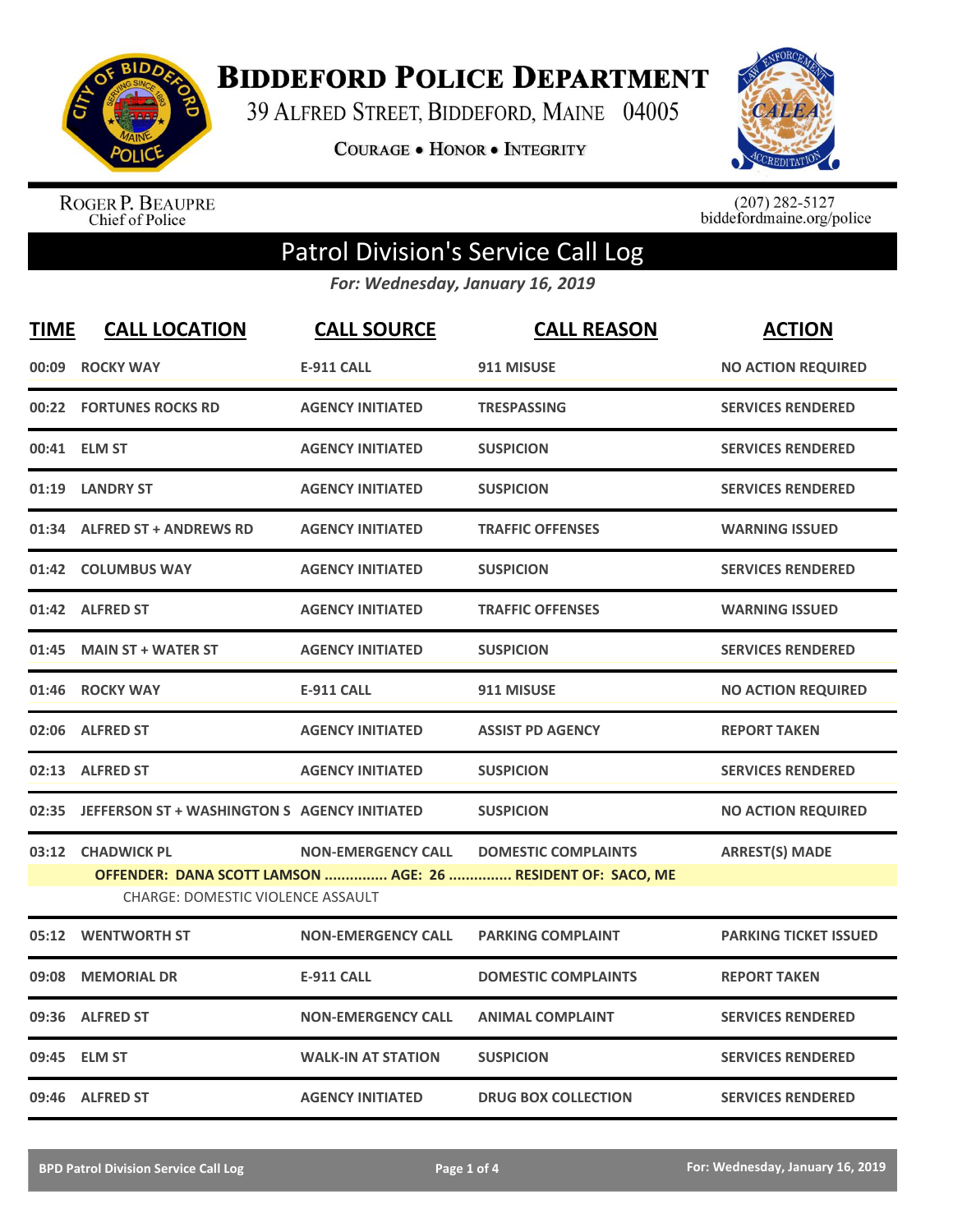| <b>TIME</b>                                                                                 | <b>CALL LOCATION</b>        | <b>CALL SOURCE</b>        | <b>CALL REASON</b>                                                                           | <b>ACTION</b>            |
|---------------------------------------------------------------------------------------------|-----------------------------|---------------------------|----------------------------------------------------------------------------------------------|--------------------------|
|                                                                                             | 10:07 ACORN ST              | <b>NON-EMERGENCY CALL</b> | <b>SUSPICION</b>                                                                             | <b>SERVICES RENDERED</b> |
|                                                                                             | 10:28 SHOPS WAY             | <b>AGENCY INITIATED</b>   | <b>TRAFFIC OFFENSES</b>                                                                      | <b>VSAC ISSUED</b>       |
|                                                                                             | 10:42 PEARL ST + STONE ST   | <b>AGENCY INITIATED</b>   | <b>EXPIRED REGISTRATION</b>                                                                  | <b>REPORT TAKEN</b>      |
|                                                                                             | 10:49 ALFRED ST             | <b>AGENCY INITIATED</b>   | <b>TRAFFIC OFFENSES</b>                                                                      | <b>VSAC ISSUED</b>       |
|                                                                                             | 10:52 ALFRED ST             | <b>WALK-IN AT STATION</b> | <b>COURT ORDERED CHECK IN</b>                                                                | <b>SERVICES RENDERED</b> |
|                                                                                             | 11:05 GRANITE ST            | <b>NON-EMERGENCY CALL</b> | <b>SUSPICION</b>                                                                             | <b>NO VIOLATION</b>      |
|                                                                                             | 11:08 ALFRED ST             | <b>AGENCY INITIATED</b>   | <b>TRAFFIC OFFENSES</b>                                                                      | <b>VSAC ISSUED</b>       |
|                                                                                             | 11:09 ALFRED ST             | <b>NON-EMERGENCY CALL</b> | <b>COURT ORDERED CHECK IN</b>                                                                | <b>SERVICES RENDERED</b> |
|                                                                                             | 11:13 ALFRED ST             | <b>NON-EMERGENCY CALL</b> | <b>THEFT</b>                                                                                 | <b>SERVICES RENDERED</b> |
|                                                                                             | 11:23 ALFRED ST             | <b>AGENCY INITIATED</b>   | <b>TRAFFIC OFFENSES</b>                                                                      | <b>WARNING ISSUED</b>    |
|                                                                                             | 11:25 ALFRED ST             | <b>WALK-IN AT STATION</b> | <b>COURT ORDERED CHECK IN</b>                                                                | <b>SERVICES RENDERED</b> |
|                                                                                             | 11:49 MAY ST                | <b>AGENCY INITIATED</b>   | <b>TRAFFIC OFFENSES</b>                                                                      | <b>VSAC ISSUED</b>       |
|                                                                                             | 11:56 HILL ST + VINCENT AVE | <b>AGENCY INITIATED</b>   | <b>TRAFFIC OFFENSES</b>                                                                      | <b>WARNING ISSUED</b>    |
|                                                                                             | 12:08 WEST ST               | <b>AGENCY INITIATED</b>   | <b>TRAFFIC OFFENSES</b>                                                                      | <b>WARNING ISSUED</b>    |
|                                                                                             | 12:15 WEST ST               | <b>AGENCY INITIATED</b>   | <b>TRAFFIC OFFENSES</b>                                                                      | <b>VSAC ISSUED</b>       |
|                                                                                             | 12:16 ELM ST + WACO DR      | <b>AGENCY INITIATED</b>   | <b>TRAFFIC OFFENSES</b>                                                                      | <b>WARNING ISSUED</b>    |
|                                                                                             | 12:19 ALFRED ST             |                           | WALK-IN AT STATION COURT ORDERED CHECK IN                                                    | <b>SERVICES RENDERED</b> |
|                                                                                             | 12:31 WEST ST               | <b>AGENCY INITIATED</b>   | <b>TRAFFIC OFFENSES</b>                                                                      | <b>WARNING ISSUED</b>    |
|                                                                                             | 12:43 HILL ST               | <b>NON-EMERGENCY CALL</b> | <b>ALL OTHER</b>                                                                             | <b>SERVICES RENDERED</b> |
|                                                                                             | 12:44 GREEN ST              | <b>AGENCY INITIATED</b>   | <b>TRAFFIC OFFENSES</b>                                                                      | <b>WARNING ISSUED</b>    |
|                                                                                             | 12:50 BIRCH ST              | <b>WALK-IN AT STATION</b> | <b>ESCORTS / RELAYS</b>                                                                      | <b>SERVICES RENDERED</b> |
|                                                                                             | 12:57 PEARL ST              | <b>AGENCY INITIATED</b>   | <b>PAPERWORK</b><br>OFFENDER: DYLAN SCOTT MERRITT-YOUNG  AGE: 27  RESIDENT OF: BIDDEFORD, ME | <b>CITATION ISSUED</b>   |
| <b>CHARGE: FAILURE TO REGISTER VEHICLE</b><br><b>CHARGE: VIOLATING CONDITION OF RELEASE</b> |                             |                           |                                                                                              |                          |
|                                                                                             | 13:03 MAIN ST               | <b>NON-EMERGENCY CALL</b> | <b>PARKING COMPLAINT</b>                                                                     | <b>GONE ON ARRIVAL</b>   |
|                                                                                             | 13:04 CHADWICK PL           | <b>NON-EMERGENCY CALL</b> | <b>MESSAGE DELIVERY</b>                                                                      | <b>SERVICES RENDERED</b> |
|                                                                                             | 13:09 BOULDER WAY           | <b>E-911 CALL</b>         | <b>ANIMAL COMPLAINT</b>                                                                      | <b>GONE ON ARRIVAL</b>   |
|                                                                                             |                             |                           |                                                                                              |                          |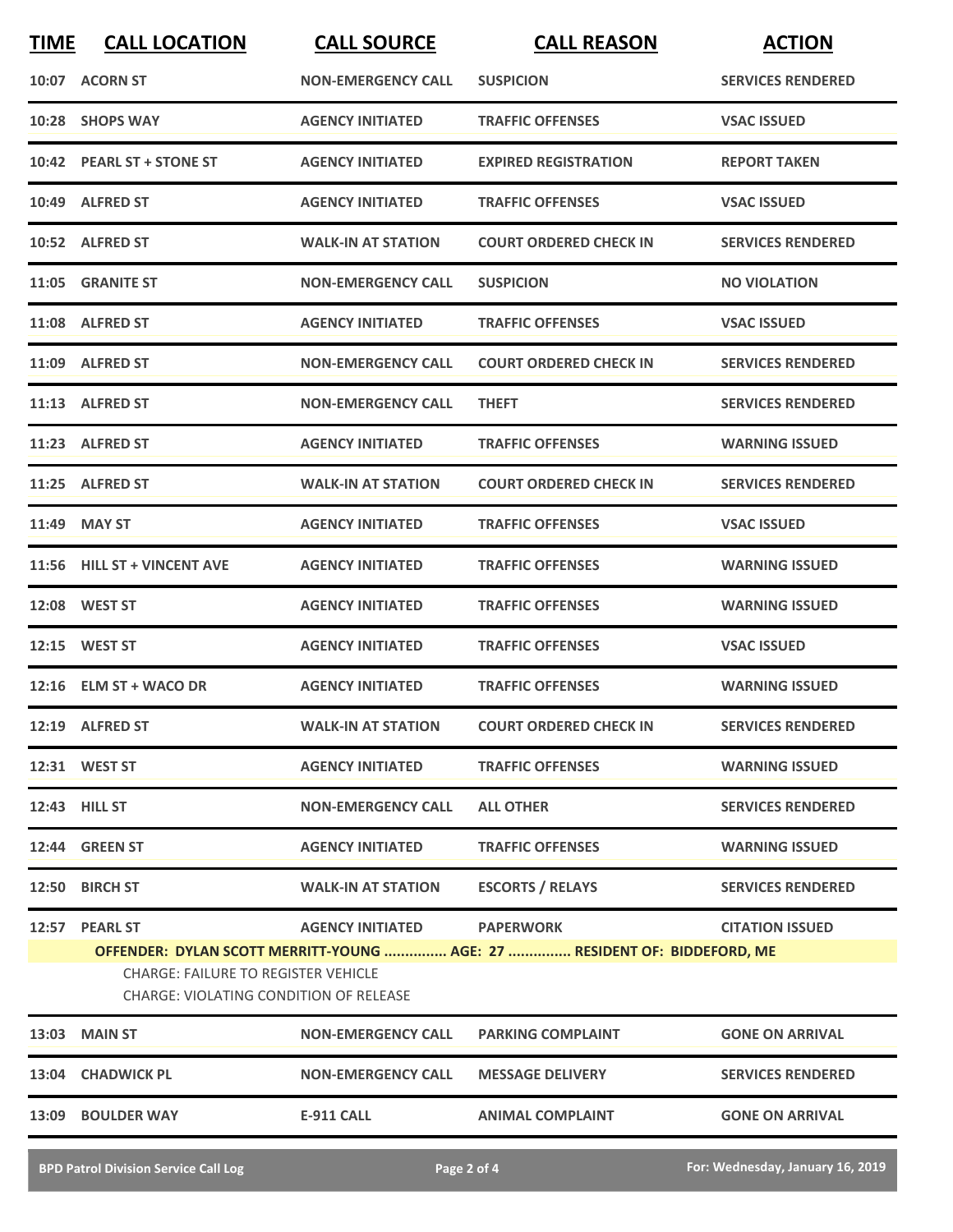| <b>TIME</b> | <b>CALL LOCATION</b>              | <b>CALL SOURCE</b>        | <b>CALL REASON</b>                                                     | <b>ACTION</b>                |
|-------------|-----------------------------------|---------------------------|------------------------------------------------------------------------|------------------------------|
|             | 13:14 ELM ST                      | <b>NON-EMERGENCY CALL</b> | <b>THEFT</b>                                                           | <b>REPORT TAKEN</b>          |
|             | 13:20 HILL ST + RITZ AVE          | <b>AGENCY INITIATED</b>   | <b>TRAFFIC OFFENSES</b>                                                | <b>VSAC ISSUED</b>           |
|             | 13:34 ALFRED ST                   | <b>WALK-IN AT STATION</b> | <b>COURT ORDERED CHECK IN</b>                                          | <b>SERVICES RENDERED</b>     |
|             | 13:42 MARINER WAY                 | <b>NON-EMERGENCY CALL</b> | <b>MENTAL ILLNESS CASES</b>                                            | <b>SERVICES RENDERED</b>     |
|             | 13:46 HILL ST                     | <b>AGENCY INITIATED</b>   | <b>TRAFFIC OFFENSES</b>                                                | <b>VSAC ISSUED</b>           |
|             | <b>14:09 HILL ST</b>              | <b>AGENCY INITIATED</b>   | <b>TRAFFIC OFFENSES</b>                                                | <b>VSAC ISSUED</b>           |
|             | <b>14:10 MAIN ST</b>              | <b>NON-EMERGENCY CALL</b> | <b>ARTICLES LOST/FOUND</b>                                             | <b>GONE ON ARRIVAL</b>       |
|             | 14:20 ALFRED ST                   | <b>WALK-IN AT STATION</b> | <b>COURT ORDERED CHECK IN</b>                                          | <b>SERVICES RENDERED</b>     |
|             | <b>14:21 YORK ST</b>              | <b>NON-EMERGENCY CALL</b> | <b>PAPERWORK</b>                                                       | <b>PAPERWORK SERVED</b>      |
|             | 14:25 HILL ST                     | <b>AGENCY INITIATED</b>   | <b>TRAFFIC OFFENSES</b>                                                | <b>WARNING ISSUED</b>        |
|             | 14:33 HILL ST                     | <b>AGENCY INITIATED</b>   | <b>TRAFFIC OFFENSES</b>                                                | <b>VSAC ISSUED</b>           |
|             | 15:43 ALFRED ST                   | <b>WALK-IN AT STATION</b> | <b>PAPERWORK</b>                                                       | <b>SERVICES RENDERED</b>     |
|             | <b>15:49 CADORETTE AVE</b>        | <b>NON-EMERGENCY CALL</b> | <b>ANIMAL COMPLAINT</b>                                                | <b>NEGATIVE CONTACT</b>      |
|             | 15:57 HILL ST                     | <b>WALK-IN AT STATION</b> | <b>HARASSMENT</b>                                                      | <b>UNFOUNDED</b>             |
|             | 16:14 ALFRED ST                   | <b>WALK-IN AT STATION</b> | <b>COURT ORDERED CHECK IN</b>                                          | <b>SERVICES RENDERED</b>     |
|             | 16:25 POOL ST                     | <b>NON-EMERGENCY CALL</b> | <b>SUSPICION</b>                                                       | <b>UNFOUNDED</b>             |
|             | 16:34 ALFRED ST                   | <b>WALK-IN AT STATION</b> | <b>COURT ORDERED CHECK IN</b>                                          | <b>SERVICES RENDERED</b>     |
|             | 16:34 OAK ST                      | <b>AGENCY INITIATED</b>   | <b>DOMESTIC COMPLAINTS</b>                                             | <b>REPORT TAKEN</b>          |
|             | 16:51 POOL ST + PIKE ST           | <b>AGENCY INITIATED</b>   | <b>TRAFFIC OFFENSES</b>                                                | <b>VSAC ISSUED</b>           |
|             | <b>17:18 FORTUNES ROCKS RD</b>    | <b>E-911 CALL</b>         | <b>WEAPONS</b>                                                         | <b>REPORT TAKEN</b>          |
|             | 17:32 OAK PL                      | <b>WALK-IN AT STATION</b> | <b>MISSING PERSON</b>                                                  | <b>NO ACTION REQUIRED</b>    |
|             | 17:33 COMMERCIAL ST               | <b>E-911 CALL</b>         | <b>ALL OTHER</b>                                                       | <b>BUILDING CHECK/SECURE</b> |
|             | 17:47 ELM ST                      | <b>NON-EMERGENCY CALL</b> | <b>ALL OTHER</b>                                                       | <b>NO ACTION REQUIRED</b>    |
|             | 17:51 CHAPEL ST                   | <b>WALK-IN AT STATION</b> | <b>DOMESTIC COMPLAINTS</b>                                             | <b>ARREST(S) MADE</b>        |
|             | CHARGE: DOMESTIC VIOLENCE ASSAULT |                           | OFFENDER: CHRISTOPHER JOHN DUNLOP  AGE: 24  RESIDENT OF: BIDDEFORD, ME |                              |
| 18:29       | <b>ALFRED ST</b>                  | <b>NON-EMERGENCY CALL</b> | <b>COURT ORDERED CHECK IN</b>                                          | <b>SERVICES RENDERED</b>     |